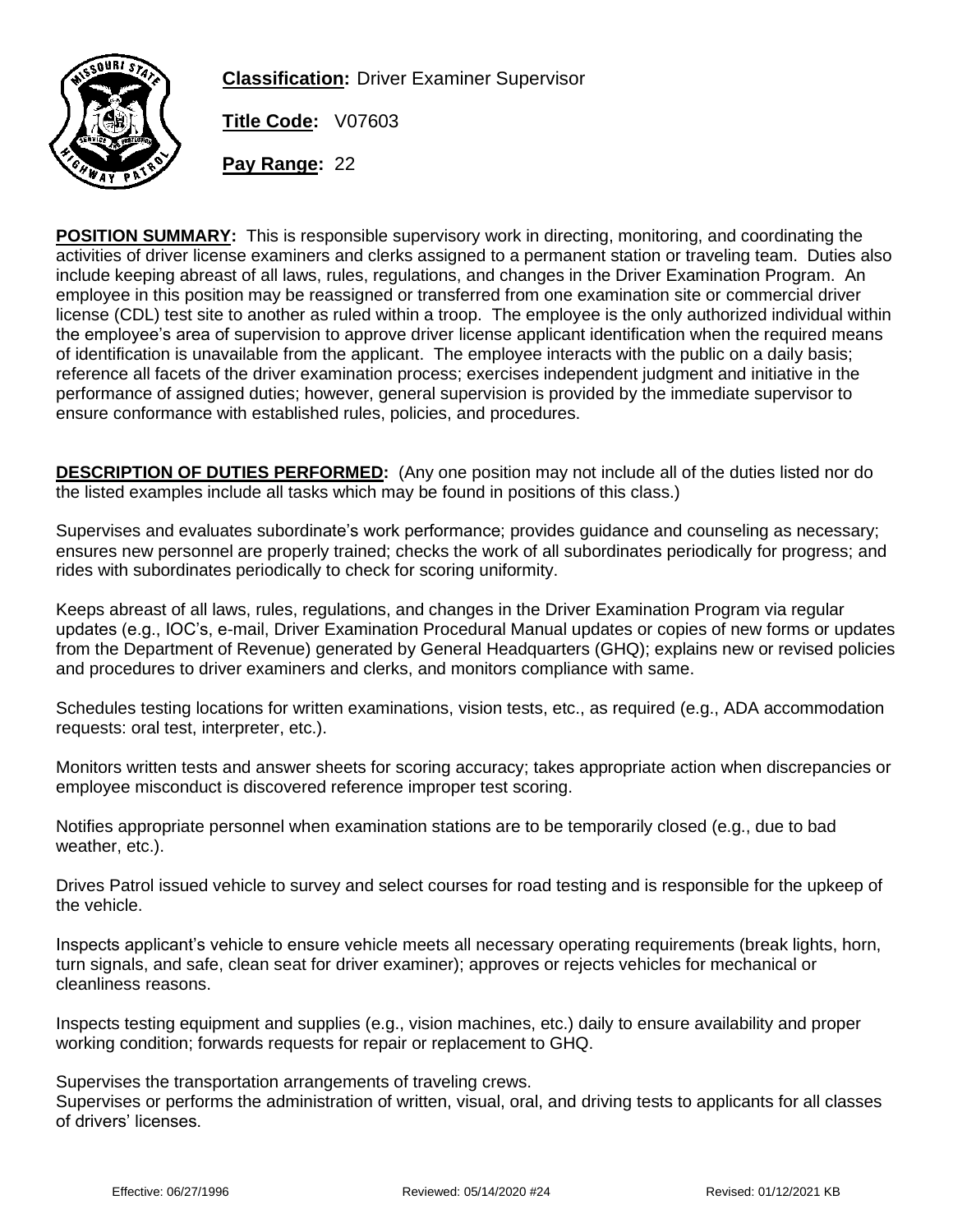## **Classification:** Driver Examiner Supervisor **Page 2** Page 2

Answers questions via telephone, in person, or correspondence concerning drivers license applications procedures, Driver Examination Program, etc; counsels applicants concerning examination curriculum or reasons for examination failure.

Trains new driver examiners and clerks and assists with division training as needed.

Conducts audits of third party CDL test programs.

Administers skills examinations to applicants for all classes of drivers' licenses; explains improper actions to applicants during the examination and codes applications according to examination results. Skills examinations require the examiner to ride in all types of vehicles including, but not limited to, tractor-trailers, large trucks, buses, vans, cars, etc.

Prepares daily and monthly reports for review and analysis by supervisor at troop and GHQ staff.

Performs other related work as assigned.

**REQUIRED KNOWLEDGE, SKILLS, AND ABILITIES:** Knowledge of the methods and procedures used in administering driver license examinations.

Knowledge of the laws, rules, and regulations pertaining to examinations for motor vehicle operators and the CDL Program.

Ability to maintain the highest level of integrity in testing license and permit applicants.

Ability to effectively schedule, plan, direct, and evaluate the work of driver examiners and clerks.

Ability to conduct driver license examinations in accordance with prescribed regulations.

Ability to operate a motor vehicle in accordance with Patrol policy and State of Missouri statutes, to include any Patrol assigned vehicle with the responsibility for its upkeep and basic maintenance.

Ability to review reports for completeness, clarity, accuracy, and legibility.

Ability to inspect equipment.

Ability to operate basic vision testing equipment.

Ability to maintain various records and files.

Ability to operate computer testing equipment.

Ability to lift and carry at least 50 pounds (testing equipment and materials).

Ability to verbally answer inquiries and explain testing procedures to applicants applying for licensure.

Ability to work indoors or outdoors in inclement weather.

Ability to provide information reference the Driver Examination program.

Ability to train new and current employees.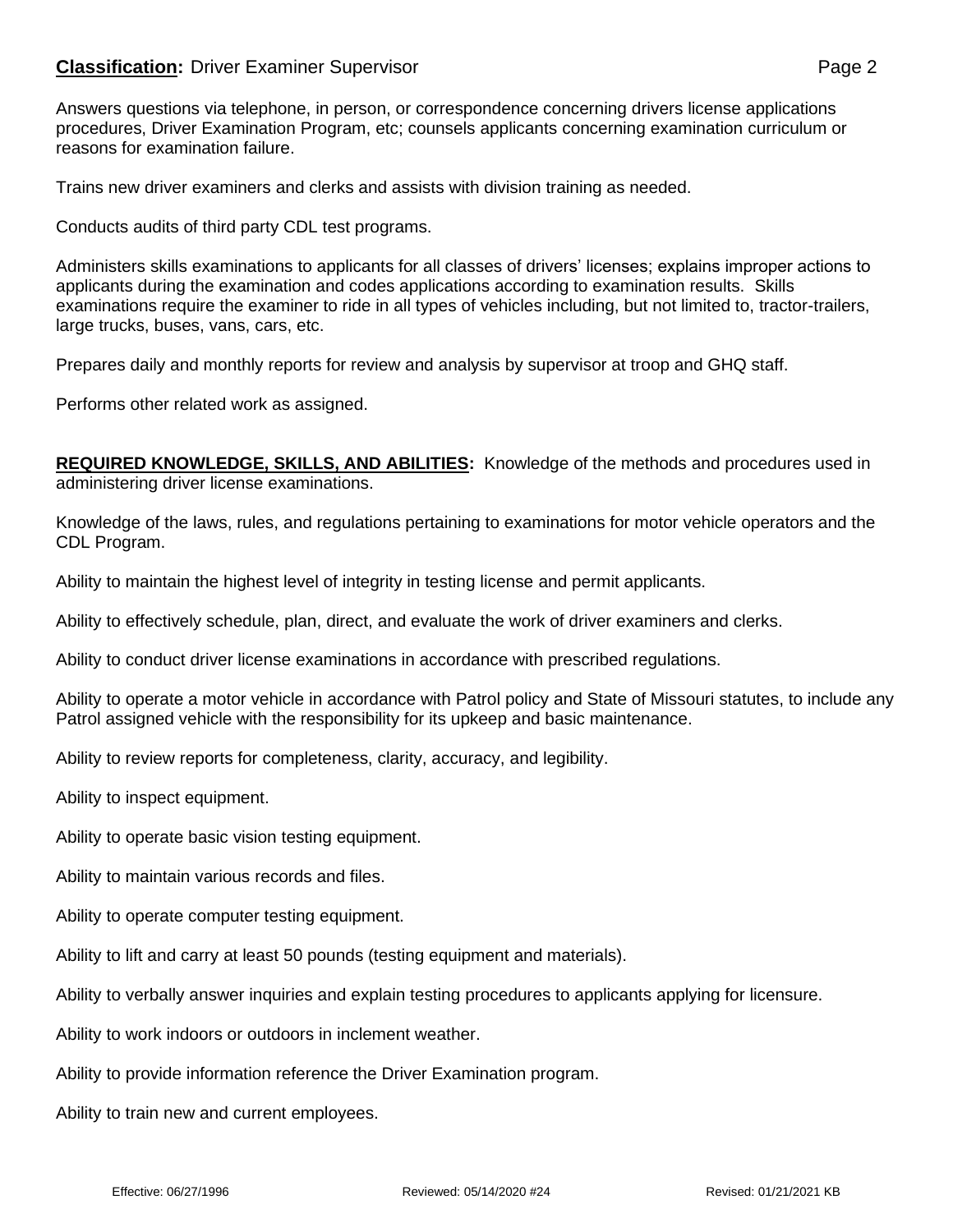Ability to provide own transportation to and from various testing sights during normally scheduled working hours.

Ability to enter and exit vehicles including large trucks and buses to conduct CDL or examination road tests.

Ability to set up testing site and operate testing equipment.

Ability to operate basic office equipment as detailed in the description of duties.

Ability to handle restricted and confidential information in a professional manner and maintain the information as such.

Ability to communicate in English clearly and concisely, both orally and in writing.

Ability to establish and maintain harmonious working relations with others.

Ability to work with material that may be of a sexual nature relating to criminal activity (e.g., written material, photographs, and/or verbal language, etc.).

Ability to work hours as assigned.

**MINIMUM EXPERIENCE AND EDUCATION REQUIRED:** (The following represents the minimum qualifications used to accept applicants, provided that equivalent substitution will be permitted in case of deficiencies in either experience or education.)

Possess three years experience as a Driver Examiner with the Missouri State Highway Patrol and currently be classified as a Driver Examiner III or higher.

**NECESSARY SPECIAL REQUIREMENTS:** Must never been convicted of a felony or any crime involving moral turpitude or have any indictment or information pending for any offense involving moral turpitude.

Must be at least twenty-one years of age at the time of employment.

Must possess and maintain a valid Drivers' License.

Must have successfully completed a job-related examination specified by the Director of the Driver Examination Division.

Successful completion of the Patrol's Supervision School and other management related courses within 12 months of appointment or as soon as scheduling will allow.

Driver Examiners assigned to a traveling crew may be required to furnish a vehicle to transport the Examination Team and all required equipment. The state mileage rate will be used to reimburse employees for expenses incurred in performing job-related travel.

Per General Order 26-07, uniformed civilian employees will not have tattoos or brands on the head, neck, wrists, or hands. Tattoos and/or brands on any other part of a member or uniformed civilian's body, which would be visible during movements in the performance of their duties while wearing any official uniform or civilian attire, will be completely covered and not visible while on duty.